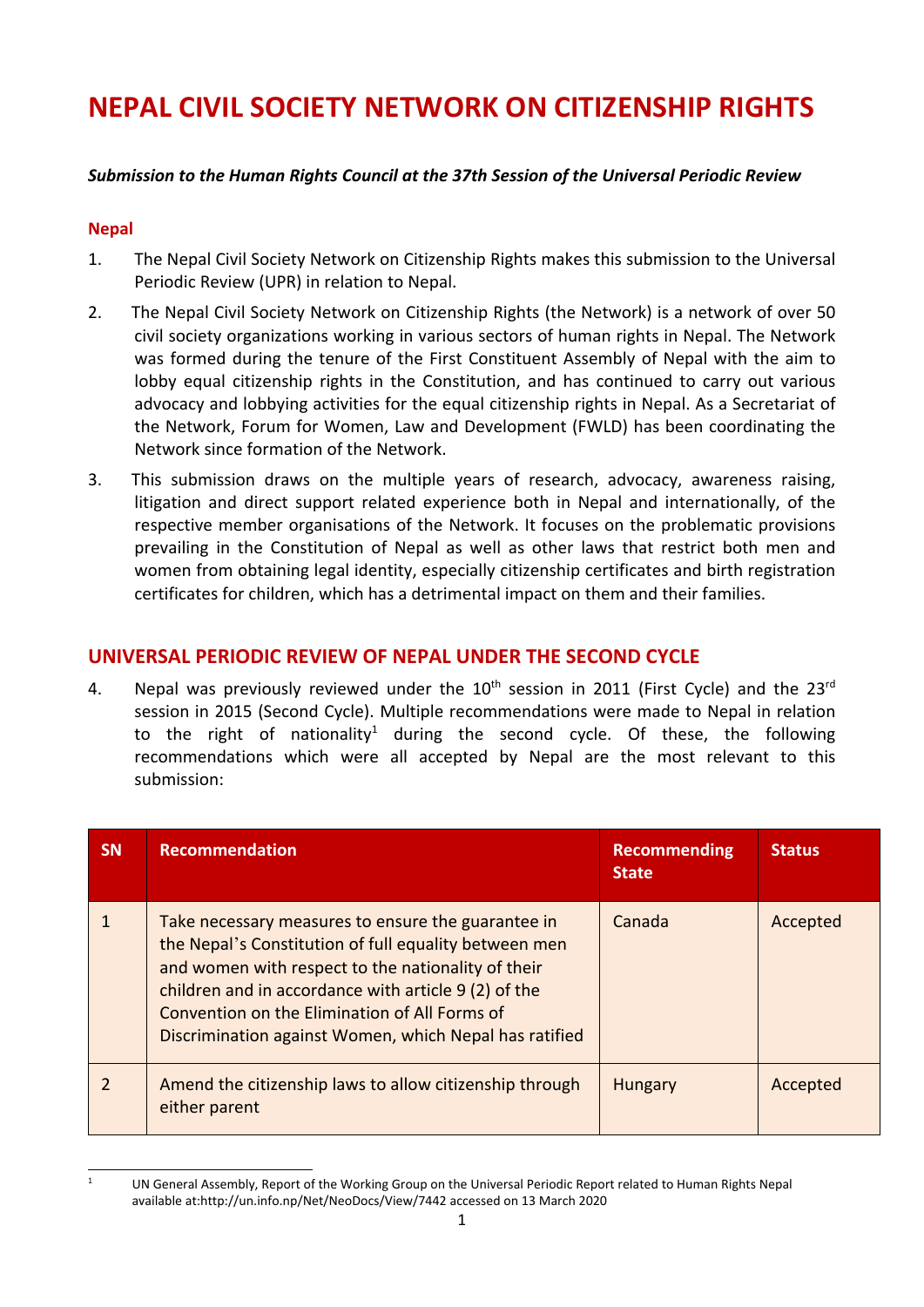| $\overline{3}$ | Ensure that provisions in the revised Constitution<br>guarantee the equal rights of women as well as their<br>right to acquire, retain and transfer citizenship | Sierra Leone                | Accepted     |
|----------------|-----------------------------------------------------------------------------------------------------------------------------------------------------------------|-----------------------------|--------------|
| $\overline{4}$ | Amend legislation on nationality in order to be able to<br>grant Nepali nationality through either parent                                                       | Spain                       | Accepted     |
| 5              | Implement measures to ensure that the rights to<br>acquire, transfer and retain citizenship are extended<br>equally to all women and their children             | New Zealand                 | Accepted     |
| 6              | Consider amending the Constitution to allow women to<br>convey their citizenship to their children and foreign<br>spouses on an equal basis with men            | United States of<br>America | <b>Noted</b> |
| 7              | Ratify the conventions on refugees and stateless<br>persons                                                                                                     | Portugal                    | <b>Noted</b> |

5. As this submission evidences, despite accepting several such recommendations related to enhancing equality in the area of citizenship right, Nepal'<sup>s</sup> failure to amend discriminatory citizenship law has had significant negative impact on <sup>a</sup> large portion of the Nepali population both men and women. Effective access to legal identity documents, mainly birth registration certificates and citizenship certificates, help ensure access to fundamental social, economic, and political rights. It is noted that Nepal implemented mobile registration in remote areas in 2007 and again in 2013 which led to more than 3.7 million individuals obtaining citizenship certificates, who had previously faced significant logistical and geographic challenges. However, <sup>a</sup> significant proportion of the population of Nepal who have so far not been able to obtain these main legal identity documents are effectively excluded from most national assistance (social security) and development programmes and cannot exercise their rights as citizens.

# **NEPAL'S INTERNATIONAL LEGAL OBLIGATIONS**

6. Nepal has ratified the majority of the international human rights treaties, including the International Covenant on Civil and Political Rights (ICCPR) and its Optional Protocols, the International Covenant on Economic, Social and Cultural Rights (ICESCR), the Convention on the Elimination of all forms of Racial Discrimination (CERD), the Convention on the Elimination of all forms of Discrimination Against Women (CEDAW), the Convention on the Rights of the Child (CRC), the Convention Against Torture and other Cruel, Inhuman, or Degrading Treatment or Punishment (CAT) and the Convention on the Rights of Persons with Disabilities (CRPD). Nepal has not ratified the 1954 Convention Relating to the Status of Stateless Persons or the 1961 Convention on the Reduction of Statelessness. Nevertheless, it is notable that Nepal ratified the CEDAW and the CRC without any reservation, which contain important protections against gender discrimination in nationality law<sup>2</sup> and the

<sup>2</sup>

Article 9, the Convention on the Elimination of All Forms of Discrimination against Women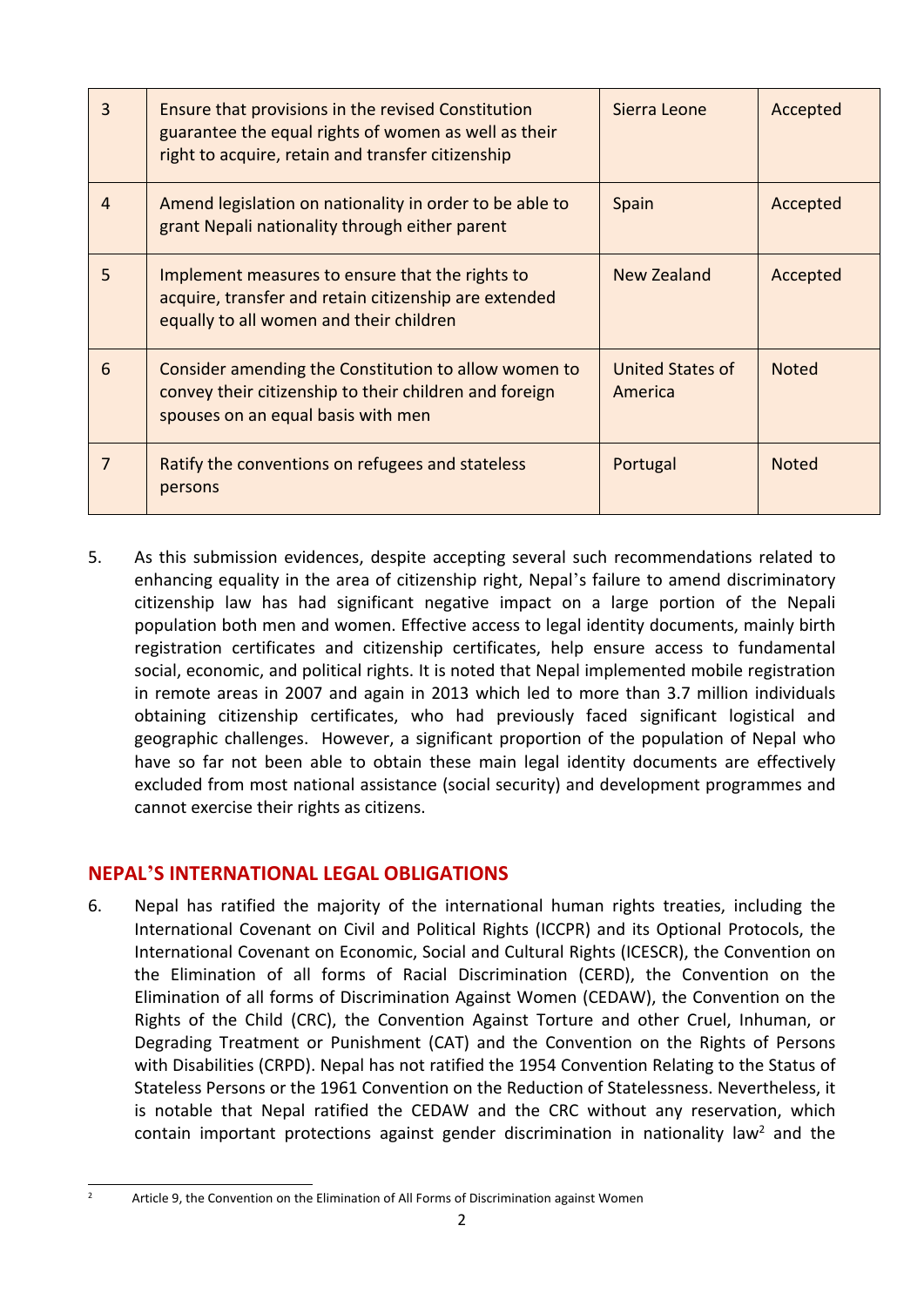prevention of childhood statelessness<sup>3</sup>. Thus, the Government of Nepal therefore obligated to domesticate its international obligations protecting discrimination in nationality law into the national legislations and to create enabling environment to ensure the rights guaranteed by these international instruments.

7. Moreover, the Treaty Act of Nepal stipulates that, "In case of the provisions of <sup>a</sup> treaty, to which Nepal or the Government of Nepal is <sup>a</sup> party upon its ratification, accession, acceptance or approval by the Parliament, inconsistent with the provisions of prevailing laws, the inconsistent provision of the law shall be void for the purpose of that treaty, and the provisions of the treaty shall be enforceable as good as Nepalese laws."<sup>4</sup> Nepal therefore is obligated to treat the provisions of those international instrument as good as domestic laws. Furthermore, the Constitution<sup>5</sup> requires the state to implement international treaties, agreements, to which Nepal is a party<sup>6</sup>.

# **PROBLAMATIC PROVISIONS IN THE CITIZENSHIP LAWS IN NEPAL**

- 8. Despite the strong international obligations and assertions by the Government of Nepal the Constitution of Nepal<sup>7</sup> an estimated six million individuals lack citizenship documentation, although the majority of these would be eligible for Nepali citizenship under local law<sup>8</sup>. The Constitution still includes several articles pertaining to nationality that discriminate on the basis of gender, and that are internally contradictory with other articles of the Constitution, which enshrine non-discrimination and the right to citizenship<sup>9</sup> on one hand and on another hand contravene the rights guaranteed by the CEDAW<sup>10</sup> and can lead to statelessness when fathers are stateless or also unable to confer their nationality on their children.
- 9. The Article 10(1) of the Constitution<sup>11</sup> states that no citizen of Nepal may be deprived of the right to obtain citizenship. However, in the absence provision of right to remedy in the violation of this provision, it is remained merely as discretional. Further, the Article 11(2) (b) of the Constitution<sup>12</sup> states that any person whose father or mother was citizen of Nepal at the time of birth is <sup>a</sup> citizen by descent. However, this provision is later contradicted by Articles 11(3), 11(5) and Article 11(7).
- 10. The Article 11(3) requires both the 'father and mother' to be citizens of Nepal for <sup>a</sup> child to acquire citizenship by descent in cases where one of the parents acquired citizenship by birth, preventing Nepali women to independently transfer her citizenship to their children. Similarly, the Article 11(5) states that <sup>a</sup> Nepali woman only retains the right to pass nationality by descent if her child is born and resided in Nepal and "whose father is not traced," with condition that the citizenship of the child to be converted into naturalized if

<sup>3</sup> Article 7 & 8, the Convention on the Rights of the Child

<sup>4</sup> Section 9 (1), the Treaty Act, 2047 (1990) available at: <http://www.lawcommission.gov.np/en/archives/9646>

<sup>5</sup> The Constitution available at: [http://www.lawcommission.gov.np/en/archives/category/documents/prevailing](http://www.lawcommission.gov.np/en/archives/category/documents/prevailing-law/constitution/constitution-of-nepal)[law/constitution/constitution-of-nepal](http://www.lawcommission.gov.np/en/archives/category/documents/prevailing-law/constitution/constitution-of-nepal)

<sup>6</sup> Article 51 (b)(3), the Constitution of Nepal

<sup>7</sup> The Constitution of Nepal, 2015 available at:

<http://www.lawcommission.gov.np/en/archives/category/documents/prevailing-law/constitution/constitution-of-nepal> 8 Acquisition of Citizenship Certificate in Nepal: Estimation and Projection (2015), Forum of Women, Law and Development (FWLD) also reported in "2019 Country Reports on Human Rights Practices: Nepal" (2019), U.S Department of State available at : [https://www.state.gov/reports/2019-country-reports-on-human-rights-practices/nepal/](https://www.state.gov/reports/2019-country-reports-on-human-rights-practices/nepal/?fbclid=IwAR0u_0hgjwxRB78KkZzn_CR2L2opNiJ4hEC7x0Pms4r7eD8A5JloE8H69W0#.Xmn-Vy6t-5w.facebook)

<sup>9</sup> Nepal Citizenship Act, 2006, available at: [http://www.lawcommission.gov.np/en/archives/category/documents/prevailing](http://www.lawcommission.gov.np/en/archives/category/documents/prevailing-law/statutes-acts/nepal-citizenship-act-2063-2006)[law/statutes-acts/nepal-citizenship-act-2063-2006](http://www.lawcommission.gov.np/en/archives/category/documents/prevailing-law/statutes-acts/nepal-citizenship-act-2063-2006)

<sup>10</sup> Article 9 (2), the Convention on the Elimination of All Forms of Discrimination against Women

<sup>11</sup> The Constitution of Nepal

<sup>12</sup> The Constitution of Nepal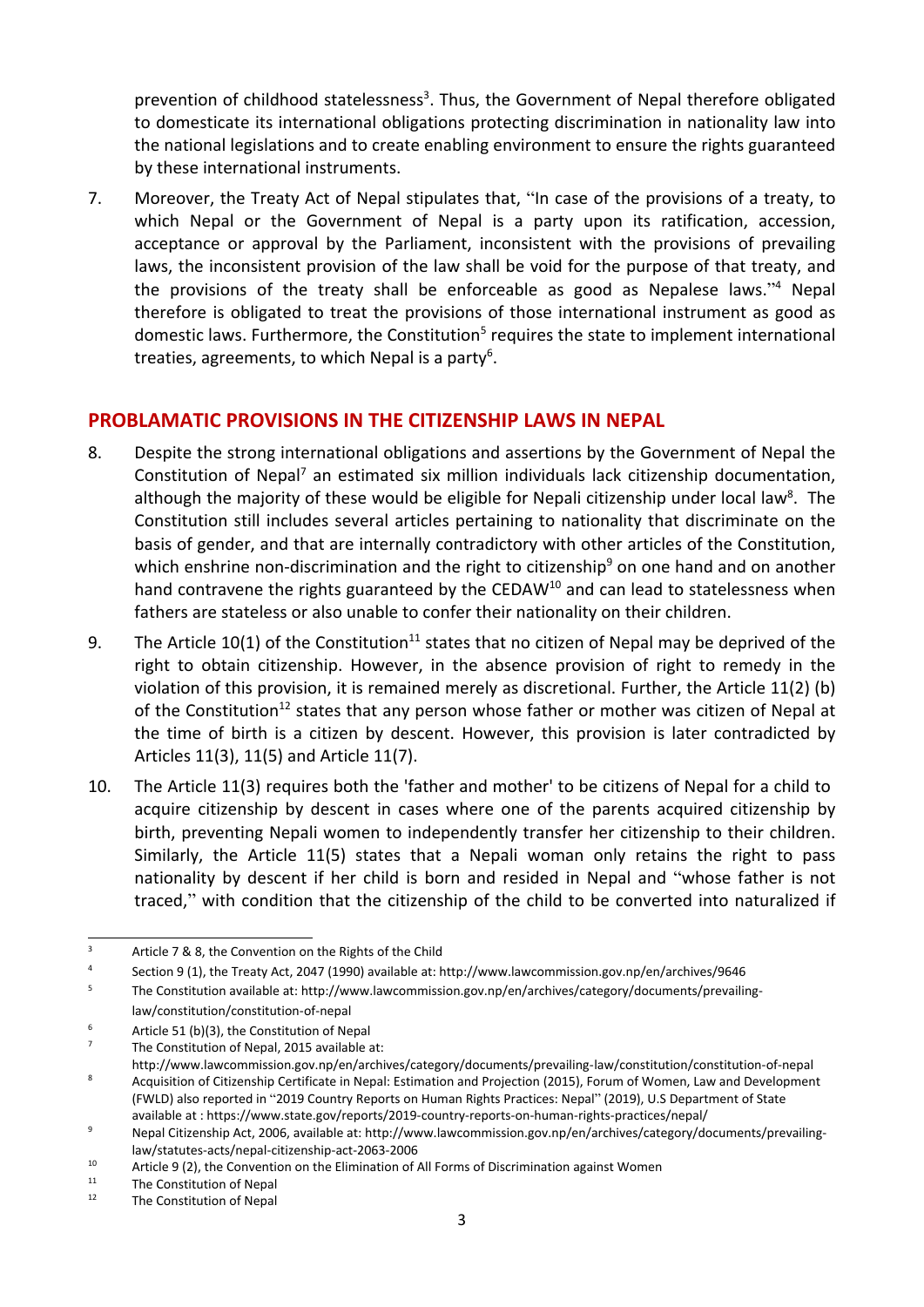the father is known to be <sup>a</sup> foreigner. Further, the Article 11(7) states that the child of <sup>a</sup> Nepali woman married to <sup>a</sup> foreign man may only acquire naturalized citizenship if the child has permanently resided in Nepal and has not acquired citizenship of father'<sup>s</sup> country. In addition to contradicting Article 11(2)(b), these provisions further violate Nepali citizens' right to equality before the law and equal protection the law as well as equal lineage right of women without gender-based discrimination, as enshrined in the Article 18 and 38 of the Constitution $^{13}$ .

- 11. The Constitution<sup>14</sup> further discriminates against women with regard to the conferral of nationality on foreign spouses, <sup>a</sup> right reserved for Nepali men and denied to Nepali women. The Constitution<sup>15</sup> where a foreign woman married to a Nepali man may apply for citizenship, if she wishes, with <sup>a</sup> marriage certificate and proof that she has initiated the renunciation of any other citizenship<sup>16</sup>whereas, the Constitution is silent with respect to the ability of the foreign spouses of Nepali women to acquire citizenship through marriage. The provision<sup>17</sup> when allows Nepali men to confer citizenship to their foreign wives if they wish and initiate proceedings renounce their previous nationality there is no provision of conferral of Nepali citizenship by Nepali woman to foreign spouse through marriage and their children. This has limited women'<sup>s</sup> autonomy regarding nationality and the ability to transmit citizenship through marriage and to their children.
- 12. The Proviso of Article 11 (5) of the Constitution states that <sup>a</sup> child is born to <sup>a</sup> Nepali mother whose father is not identified, such children may be given citizenship by descent in cases where the child is born and residing in Nepal. However, the citizenship would be changed automatically to naturalized citizenship in cases where the father of such child is identified as <sup>a</sup> foreigner. This discriminatory provision not only fails to recognize the independent identity of the mother but also may result in stigmatizing both mother and child in genuine cases of unknown paternity involving incidents of rape, sex-work, trafficking, migrant women workers, extra-marital relationship and similar cases.
- 13. The Citizenship Act denies Nepali women equal rights to acquire and retain their own nationality. According to the proviso of Section 8(1)(a) of the Act<sup>18</sup>Nepali women married to foreign men before obtaining citizenship certificate do not have <sup>a</sup> right to subsequently obtain it. This is not only internally contradicted with the constitutional provision but also contradicts with CEDAW Article 9(1). This continues despite of the decision made by the Supreme Court of Nepal in 2008 stating that <sup>a</sup> citizenship to be issued without any discrimination on the basis of gender and marital status<sup>19</sup>.
- 14. Putting <sup>a</sup> special condition for women creates <sup>a</sup> discrimination against them and puts their children at the risk of exclusion of legal identity. Lack of clarification expands the discretionary power of the authorities on issuance of the citizenship, thereby making it difficult to implement this provision, especially in a non-discriminatory way<sup>20</sup>.

<sup>13</sup> The Constitution of Nepal

<sup>14</sup> The Constitution of Nepal

<sup>15</sup> The Constitution of Nepal

<sup>16</sup> Articles 11(6), the Constitution of Nepal

<sup>17</sup> Articles 11(6), the Constitution of Nepal

<sup>18</sup> Nepal Citizenship Act, 2006

<sup>19</sup> Nakkali Maharjan v, Office of Prime Minister and the Cabinet of Ministers et all, Supreme Court of Nepal, 2007.

<sup>20</sup> Forum for Women, Law and Development (FWLD),"Legal Analysis of Citizenship Law of Nepal", 2016, pg. 15, available at http://fwld.org/publications/legal-analysis-citizenship-law-nepal/

<sup>21</sup> The Constitution of Nepal

<sup>22</sup> Nepal Citizenship Act, 2006 available at: <http://www.lawcommission.gov.np/en/archives/13035>

<sup>23</sup> Nepal Citizenship Rules, 2006 available at: [http://www.lawcommission.gov.np/en/categoryprevailing-lawrules-and](http://www.lawcommission.gov.np/en/categoryprevailing-lawrules-and-regulation)[regulation](http://www.lawcommission.gov.np/en/categoryprevailing-lawrules-and-regulation)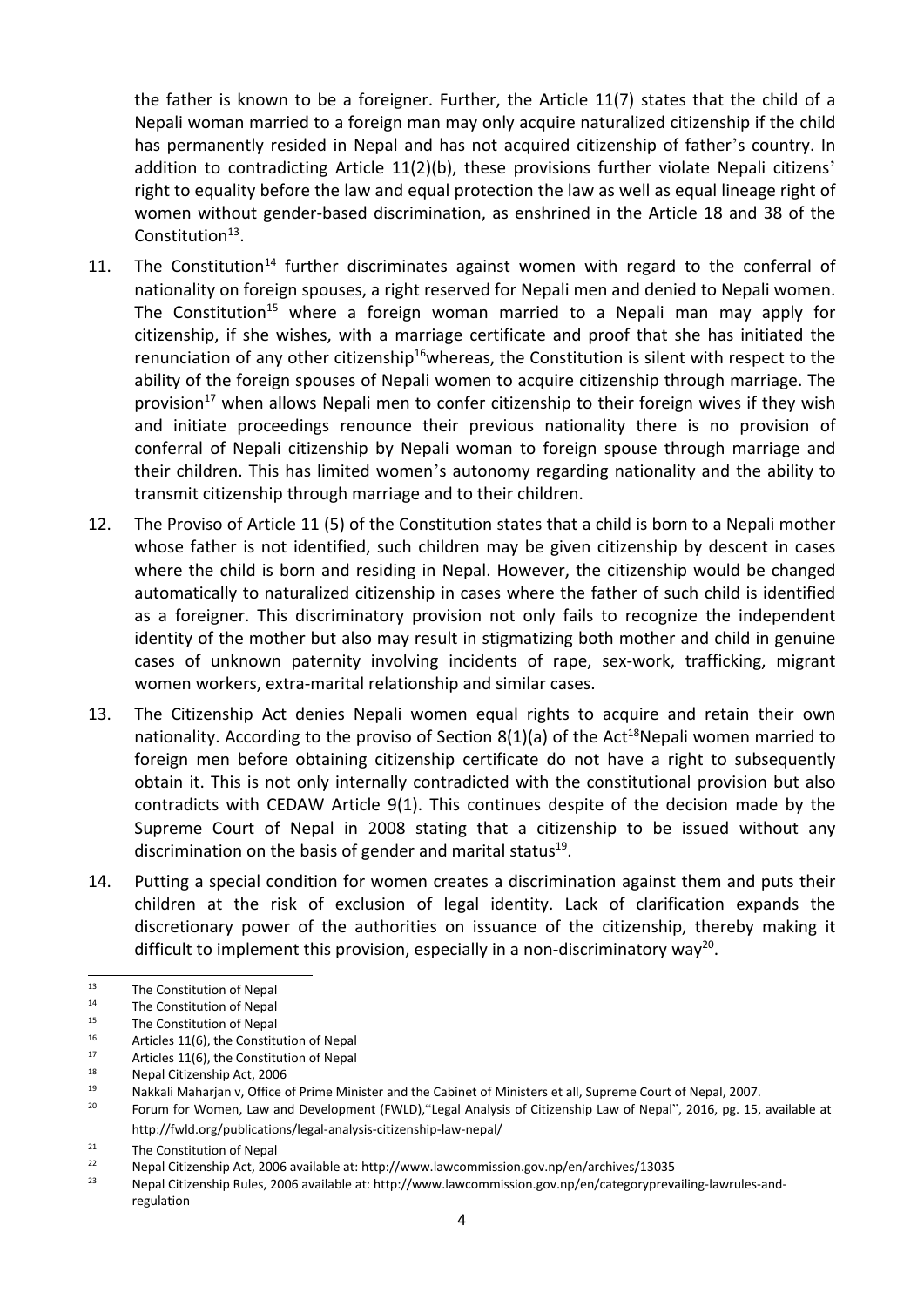15. Complementing to the Article 11 (7) of the Constitution<sup>21</sup>, the Section 5(2) of the Citizenship Act<sup>22</sup> and Section 7 of the Citizenship Rules<sup>23</sup>deny Nepali women the right to confer their citizenship to their children by decent. Instead, such children have only the option to seek naturalization. However, the discretion wielded by state authorities in relation to naturalization is extremely wide, and the overwhelming majority of naturalization applications do not result in the conferral of nationality even after the decision made by the Supreme Court of Nepal.

**CASE 1:**

## **Citizenship of Nepali Mother'<sup>s</sup> Children: Rights or Discretion?**

*Arjun Shah was born to Nepali mother, who has her citizenship by descent and Indian father who has been residing in Nepal for the last 38 years. When Arjun applied for the citizenship he was denied. Later he filed <sup>a</sup> writ at the Supreme Court in 2017 and the Court issued order to the Government of Nepal, Ministry of Home Affairs and District Administration Office, Mahottari to provide him with citizenship certificate by fulfilling due legal process. It has been more than two years now since the decision was made but his case is still under the review of the Cabinet of Nepal.*

*Source: Arjun Shah v. the Government of Nepal, the Ministry of Home Affairs et al, Writ No. 074-WO-0518, the Supreme Court of Nepal, 2017*

- 16. The application process for the acquisition of citizenship by children born to Nepali women, outlined in the Citizenship Act<sup>24</sup> and the Citizenship Rules<sup>25</sup> is a challenging, bureaucratic process. According to the Section 5(2) and 5(3), this process requires the applicant to provide <sup>a</sup> copy of the mother'<sup>s</sup> citizenship certificate; <sup>a</sup> recommendation by the local authorities certifying the child'<sup>s</sup> birth and permanent residency in Nepal; and evidence that the child has not acquired the father'<sup>s</sup> foreign citizenship. It is likely to be particularly onerous for the children of Nepali women – especially in women-headed households – to provide evidence that foreign citizenship has not been acquired.
- 17. The denial of equal nationality rights leads to both the denial of proof of legal identity and the denial of the right to <sup>a</sup> nationality. Furthermore, discrimination in Nepal'<sup>s</sup> nationality laws inhibits women'<sup>s</sup> ability, in practice, to freely choose <sup>a</sup> spouse, in violation of CEDAW Article 16, further entrenching traditional stereotypes regarding the primacy of male legal identity, and contributing to women'<sup>s</sup> inequality within the family and society at large. Further entrenchment of such stereotypes is in breach of Nepal'<sup>s</sup> obligations under the CEDAW Article 5(a).

#### **CASE 2:**

## **Nepali Women cannot confer Citizenship to Children**

*John (name changed) was born to Nepali mother and Indian father in Nepal and living here since then. He received his education in Nepal and now teaching in <sup>a</sup> private school. He got married to Nepali woman and has three children. He does not have <sup>a</sup> citizenship certificate for which he has been struggling for 23 years now, but he failed. One of his daughters is now studying nursing. Now more than he himself, he is worried about his children thinking that alike him they will also remained without citizenship.*

> *Source: "National Conference with the People without Citizenship" Organized by FWLD, December 08, 2019*

23 Nepal Citizenship Rules, 2006 available at: [http://www.lawcommission.gov.np/en/categoryprevailing-lawrules-and](http://www.lawcommission.gov.np/en/categoryprevailing-lawrules-and-regulation)[regulation](http://www.lawcommission.gov.np/en/categoryprevailing-lawrules-and-regulation)

<sup>21</sup> The Constitution of Nepal

<sup>22</sup> Nepal Citizenship Act, 2006 available at: <http://www.lawcommission.gov.np/en/archives/13035>

<sup>24</sup> Nepal Citizenship Act, 2006

<sup>25</sup> Nepal Citizenship Rules, 2006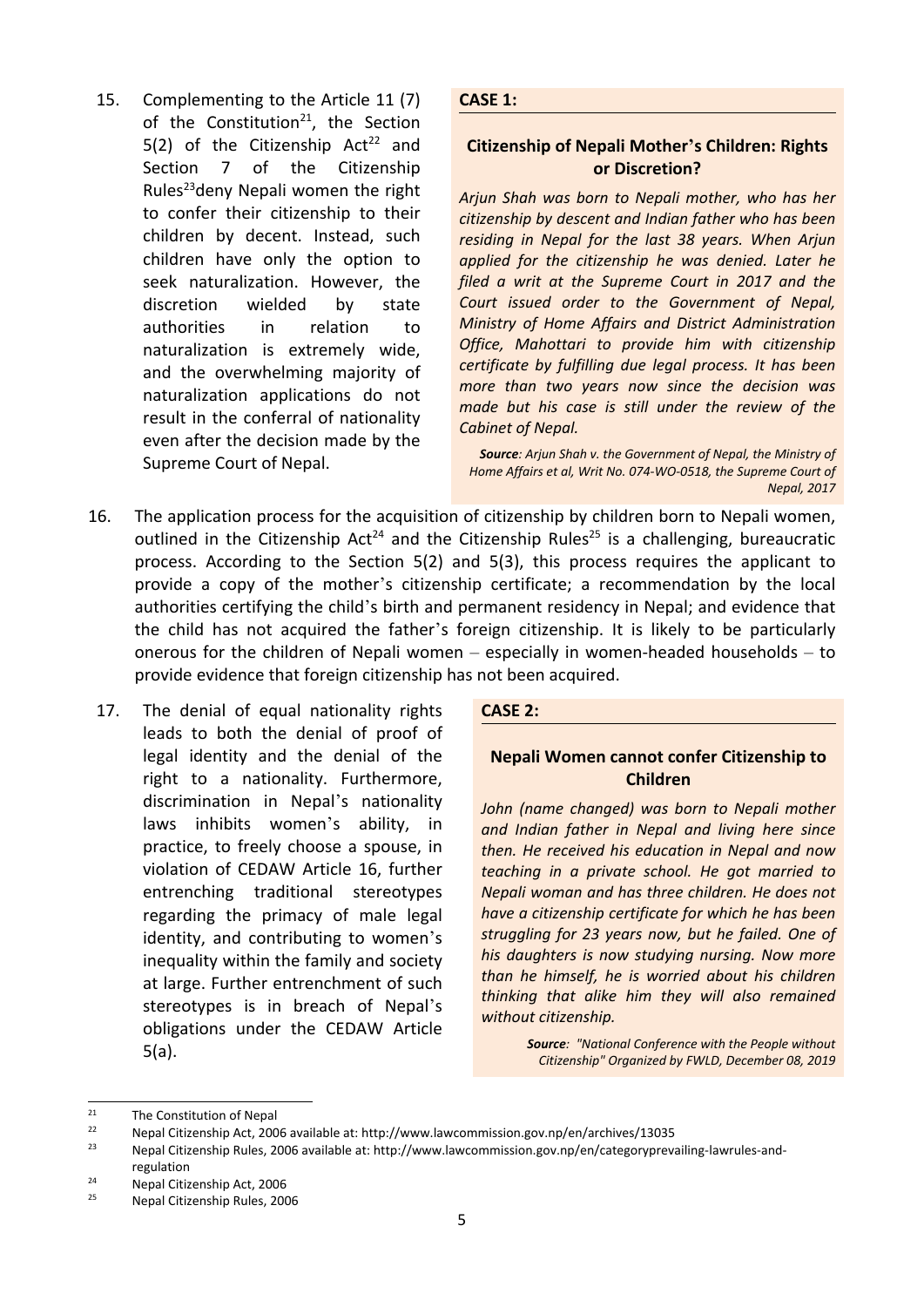18. Despite the Constitution<sup>26</sup> proclaims that no citizen of Nepal may be deprived of the right to obtain citizenship<sup>27</sup> the Nepal Citizenship Regulation, 2006 requires to submit documentation of recommendation from the orphan home (approved by the government)<sup>28</sup> or from the organization under which protection the child was grown up<sup>29</sup> or from the individual who has legally obtained guardianship of the child.<sup>30</sup>This restricts the street children or the orphan children who have grown up on their own from obtaining citizenship as well as stops them from enjoying their fundamental rights guaranteed by the Constitution.

#### **CASE 3:**

#### **Street Children has no access to Citizenship**

*Kumar Joshi, <sup>a</sup> street child of Kathmandu worked as <sup>a</sup> domestic worker after his father abandoned him. While he was working he could study up to lower secondary but later on he left the house and started living in the streets of various places of Kathmandu. With the support of <sup>a</sup> nongovernment organization he completed his higher secondary level education and had different trainings. When he was reintegrated to the community he wanted to start his career but he needed <sup>a</sup> citizenship for this therefore, he applied for citizenship. But he was denied as he could not submit the documents specified by the law since he was brought up in the street.*

*Source: Kumar Joshi v. the Government of Nepal, the Ministry of Home Affairs et al, Writ No. 069-WS-0037, Supreme Court of Nepal, 2012*

- 19. Further, even almost five years after the promulgation of the constitution, necessary amendments in the prevailing Nepal Citizenship Act, 2007 in line with the constitution has not been possible. In the absence of legal amendments, <sup>a</sup> large number of people, constitutionally eligible to acquire <sup>a</sup> citizenship, by being deprived from acquiring <sup>a</sup> citizenship. In this context, after two years since the Nepal Citizenship Act Amendment Bill submitted to the House of Representatives (HOR) the State Affairs and Good Governance Committee of HOR had recently passed the Bill and had submitted to the HOR plenary for consideration. Unfortunately, the passage of the Bill has been postponed due to the sudden decision of the Government to end the parliament session. Because of this, along with hundreds and thousand people who are eligible to obtain Nepali citizenship, hundreds of children of the citizens by birth who are entitled to obtain citizenship by descent are being denied as the amendment of existing law is lingering for longer time. This way, many citizens of Nepal are being deprived of their citizenship for none of their fault. Hence, there must be <sup>a</sup> provision of compensation for these categories of people.
- 20. The Nepal Citizenship Act Amendment Bill, passed by the State Affairs and Good Governance Committee of the House of Representative, Federal Parliament by <sup>a</sup> majority has yet to address shortcomings from the perspective of sexual and gender identity, Nepali citizen married to <sup>a</sup> foreign citizen has to submit of proof of not acquiring citizenship of foreign country or renounced, no provision for complaint mechanism, issues of landless people for the purpose of permanent residence to apply for citizenship, there is no provision whereby Nepali woman can confer citizenship to her foreign husband. Likewise, the provision whereby an individual wishes to be mentioned 'other' in the citizenship certificate

<sup>26</sup> The Constitution of Nepal

<sup>27</sup> Article 10 (1), the Constitution of Nepal

<sup>28</sup> Rule 3 (3) (a), the Nepal Citizenship Regulation, 2006

<sup>29</sup> Rule 3 (3) (a and c), the Nepal Citizenship Regulation, 2006

<sup>30</sup> Rule 3 (3) (b), the Nepal Citizenship Regulation, 2006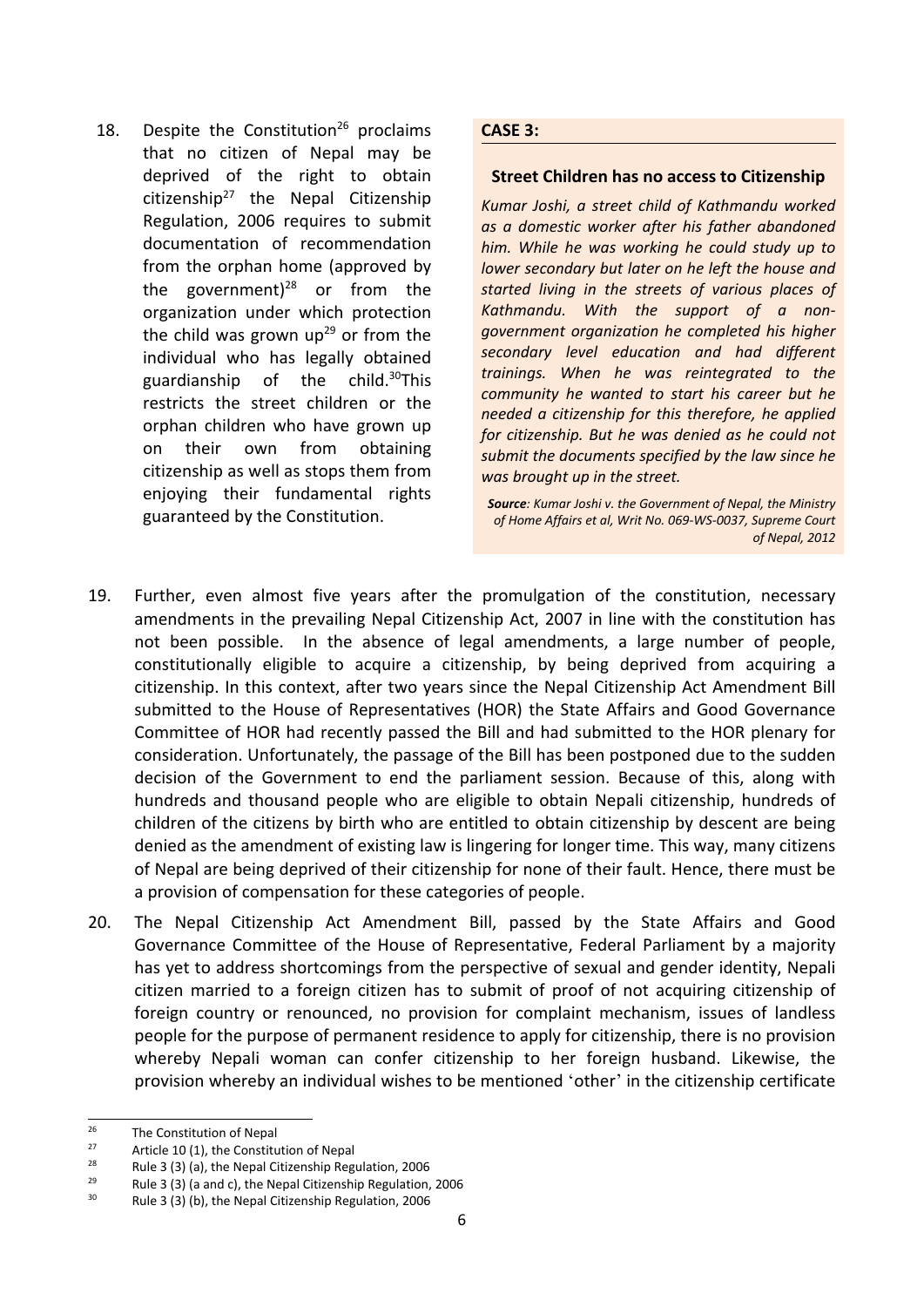on the basis of his or her sexual and gender identity shall submit <sup>a</sup> recommendation of <sup>a</sup> recognized Medical Doctor. This will create unnecessary burden of proof for persons from sexual and gender minority as well as such procedures may not be dignified and might hurt the dignity of such persons.

21. While the Article 39 (1) of the Constitution first ever in any constitution of Nepal explicitly proclaims that "every child shall have the right to name and birth registration along with his or her identity". The recent National Identity Card and Civil Registration Act, 2020 which came into the force repealing the previous Birth, Death and Other Personal Events (Registration) Act, 1976 prerequisites document of citizenship certificate for national identity card. This also requires for birth registration. As <sup>a</sup> result, the children who do not have access to citizenship might be systematically excluded from national identity card and birth registration. It further restricts landless people from acquiring national identity card as they have difficulties in accessing citizenship certificate as well.

#### **CASE 4:**

## **Denied <sup>a</sup> Birth Registration Due to Lack of Citizenship of Father**

*Ram (name changed) does not have <sup>a</sup> citizenship as he was brought up by <sup>a</sup> Brahmin priest after he lost his father when he was only 8 years old and her mother left him. He could not pursue study and work. He got married in 2018 and has <sup>a</sup> daughter. When he went to the ward office to register the birth of his daughter, he was denied due to lack of citizenship of him though his wife has already obtained the citizenship. He was then informed by the officials that without his citizenship certificate and without his marriage certificate daughter'<sup>s</sup> birth cannot be registered.*

*Source: "National Conference with the People without Citizenship" organized by FWLD, December 08, 2019*

- 22. Due to gender discrimination in Nepal'<sup>s</sup> citizenship law often results in exclusion of birth certificate and citizenship of children whose mothers have faced discrimination, despite Nepal'<sup>s</sup> obligations under various international human rights treaties. Further, the Constitution guarantees right to birth registration<sup>31</sup> however recently enacted law<sup>32</sup> requires national identity card for birth registration and <sup>a</sup> citizenship is made mandatory to obtain <sup>a</sup> national identity card resulting systematic exclusion of children who are born in Nepal.
- 23. Amidst of the lockdown imposed by the Government of Nepal due to the given situation of COVID 19, the Government announced the relief package targeting to the workers of unorganized sector and helpless people. The Standard<sup>33</sup> prepared to distribute the relief package made citizenship certificate or any identity document <sup>a</sup> mandatory document to receive the relief due to which huge number of people without citizenship certificate were excluded from the benefit of the Government's relief package<sup>34</sup>. The Supreme Court of Nepal issued an interim order to the Government telling to provide relief materials immediately to the economically marginalized and helpless people without requiring them to provide citizenship certificate keeping in the mind the people'<sup>s</sup> right to food and on grounds of humanity. However, there are still cases reported where the people without citizenship certificate are denied of the relief package.

<sup>31</sup> Article 39 (1), "Every child shall have the right to name and birth registration along with his or her identity", the Constitution of Nepal also available at <http://www.lawcommission.gov.np/en/archives/981>

<sup>32</sup> National Identity and Civil Registration Act, 2019

<sup>33</sup> The Standards relating to the Relief Distribution to the Workers of an Unorganized Sector and Helpless People, 2020

<sup>34</sup> Ibid, Number 8 (a), (b) and (c) of the Annex 1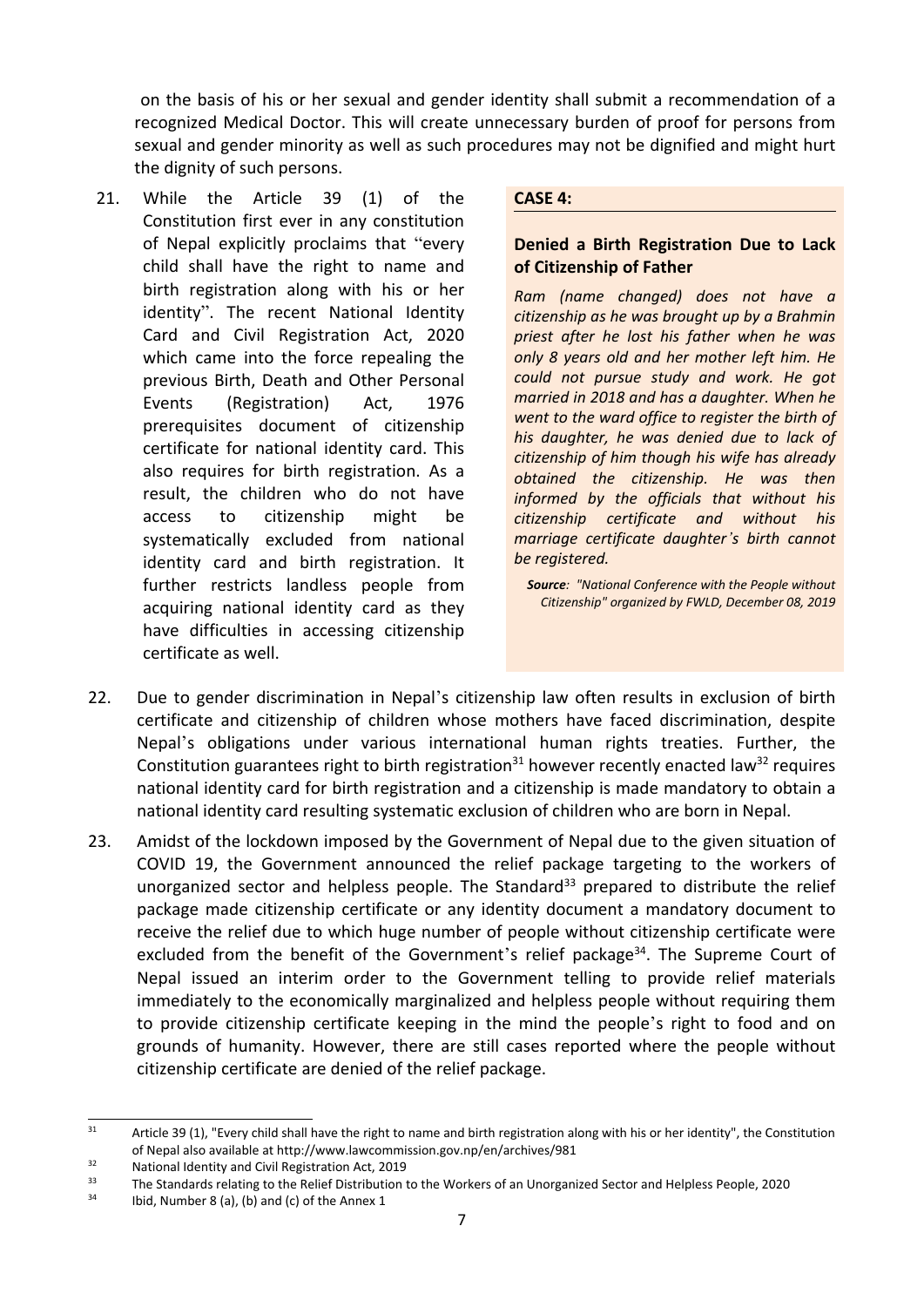## **PREJUDGES IN IMPLEMENTATION OF THE CITIZENSHIP LAWS**

- 24. In addition to Nepal'<sup>s</sup> nationality laws being discriminatory, they are also implemented in <sup>a</sup> discriminatory manner, with local authorities frequently denying women and their children access to documentation due to discriminatory and patriarchal beliefs. As <sup>a</sup> result, despite of the positive jurisprudence of the Supreme Court of Nepal, unfair and impractical administrative burdens and barriers continue to be imposed against women attempting to confer their citizenship to their children.
- 25. Deep rooted patriarchal mind set and the attitude of public servants and first instance decision makers in Nepal as well as prevalent socio-cultural bias towards women is also responsible for the continuing discrimination of women in the area of citizenship. There is the understanding among the people including public servants and people at the authorities that women once married, go away to the husband'<sup>s</sup> house and take up the family name and nationality of their husband still prevails in Nepal which not only fails to recognize an independent identity of women and the equal rights guaranteed to women but also creates an extreme barriers to women in getting citizenship. This has widened the scope of the vulnerability of statelessness in the Nepali women who marry foreign citizens before having obtained their own citizenship certificate, are barred from subsequently doing so.
- 26. While there is no legal barrier to women obtaining citizenship certificates through their parents after marriage with Nepali men, in practice, married women are required to submit citizenship documents of their spouse and his family in order to obtain citizenship placing women who experience violence in their married life in <sup>a</sup> vulnerable position.

#### **CASE 5:**

## **Patriarchal Effect on Right to Nationality of Nepal Women**

*Sukumaya Tamang (42) of Makanwanpur trafficked to <sup>a</sup> circus in Kanpur, India when she was just 12 years old. While she was there she got married to an Indian citizen and has <sup>a</sup> daughter out of the marriage. After the death of her husband she came to her home at Makawanpur, Nepal. When she felt <sup>a</sup> need of citizenship she went to the ward office for recommendation to apply for citizenship she was denied saying that since she is married, she must go to her husband'<sup>s</sup> house and acquire citizenship from his husband'<sup>s</sup> family. She even went to the Hetauda Municipality and CDO Office of Makwanpur district but received the same answer. She filed <sup>a</sup> case to the Supreme Court in 2012. It has been more than 8 years but her case yet to be decided.*

*Source: SukumayaTamang v. the Government of Nepal, the Ministry of Home Affairs et al, Writ No. 069-WS-0013, Supreme Court of Nepal, 2012*

#### **CASE 6:**

#### **Women are denied of Citizenship if she has no support from Husband and His Family**

*21 years old Meena Paudel (name changed) was married at the age of 17 and has <sup>a</sup> 5 years old daughter. She had not obtained <sup>a</sup> citizenship before the marriage. Her marriage is not pleasant as her husband abuses her and his family is not supportive as well. When she went to register the birth of her daughter she was asked to submit her husband'<sup>s</sup> citizenship. Realizing that she also needs citizenship for everything she applied for it but she was denied by the officials as she could not submit documents asked from her husband'<sup>s</sup> side. She is not being able to acquire her citizenship and birth registration of her child as the officials ask for documents from her husband and his family but she does not have support from them.*

*Source: Case collected from Saathi Nepal, 2020*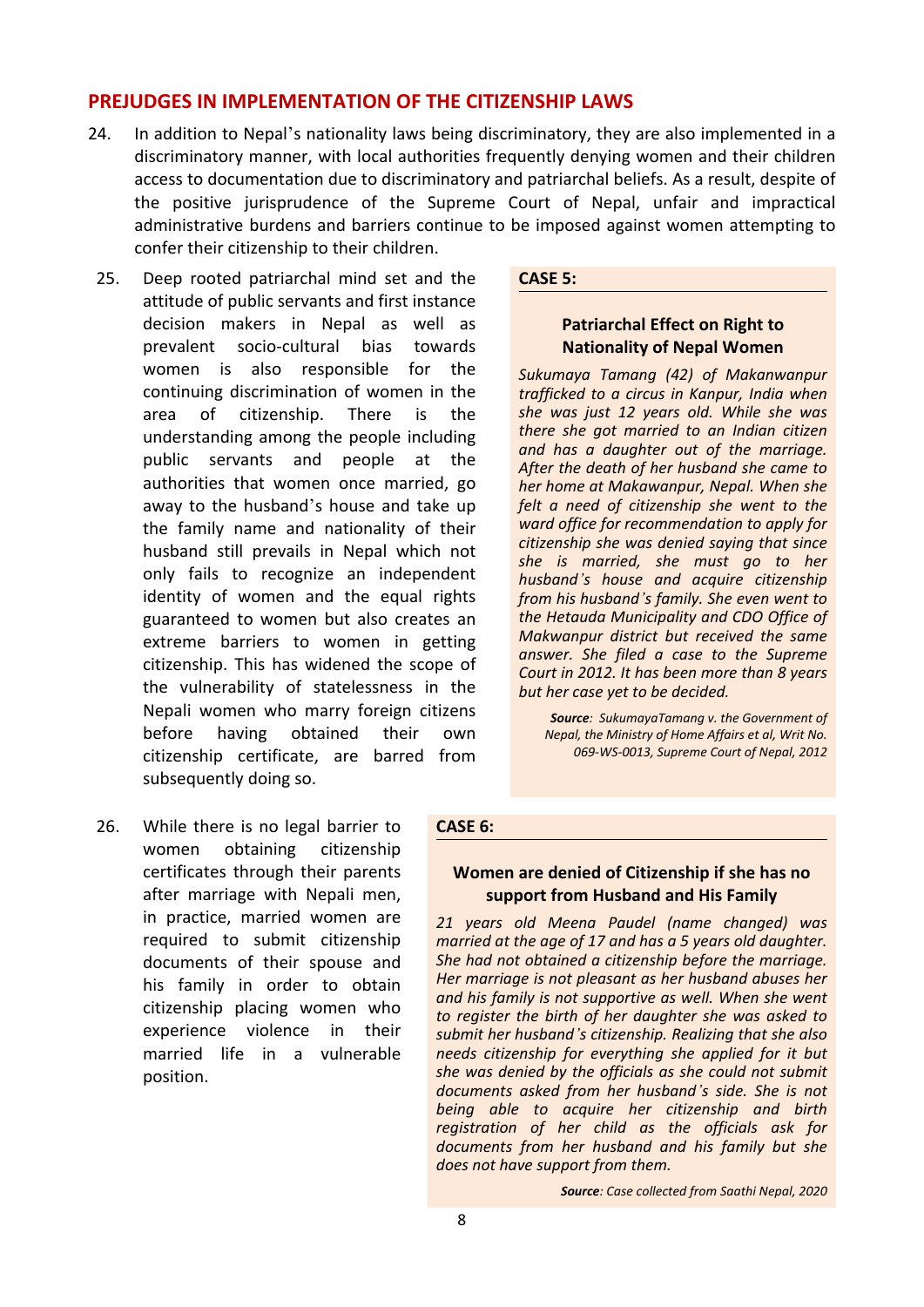27. Due to the non-recognition of independent identity of women in conferring the citizenship to children of women, in particular single mothers, are being denied citizenship certificates and registration of their children, which prevents those women and their children from gaining access to education, opening bank accounts, obtaining driver'<sup>s</sup> license, voting, managing their property, acquiring travel documents, applying for employment in the public sector and benefiting from social services.

#### **CASE 7:**

#### **Discriminatory Provisions restrict Single Mother to confer Citizenship to her Children**

*As Samita'<sup>s</sup> (name changed) father'<sup>s</sup> family was not supporting, her parents lived separately after their marriage. Unfortunately, her father died when she was <sup>a</sup> child. She was brought up by her mother only and does not have any connection with her father'<sup>s</sup> family. She needed to submit her birth registration or citizenship certificate to enroll in Bachelor'<sup>s</sup> level education. So, she went to the local authorities requesting for recommendation for the citizenship but denied for several times asking her to submit either the citizenship certificate of her father, or his death certificate, or any document that shows her connection with her father. Since then she has been going to the concerned authority but she has been denied several times as she is not being able to submit the documents that show her connection with her late father.*

> *Source: "National Conference with the People without Citizenship" Organized by FWLD, December 08, 2019*

#### **CASE 8:**

## **Non-recognition of Independent Identity of <sup>a</sup> Single Mother**

*Shreya Sakya was brought up by <sup>a</sup> single mother as she was not accepted by her father and his family when her mother had filed <sup>a</sup> case of polygamy against her father and legally separated. She has <sup>a</sup> birth registration from Kathmandu district and received education in Kathmandu. Her mother has her citizenship from Kathmandu district as well. When she turned to 16 years old, she went to apply for recommendation letter for citizenship certificate from the local authority but she was denied stating that they should seek recommendation from her father'<sup>s</sup> permanent address.*

*Source: Shreya Sakya v. the Government of Nepal, the Ministry of Home Affairset all, Writ No. 075-WO-1016, the Supreme Court of Nepal, 2019*

- 28. The requirement to mention citizenship certificate number of father or mother or of the concerned person while registering vital event, especially the birth, is only for record purpose however, in practice, requiring the name and citizenship information of father and mother or male family member birth registration is discouraging and troublesome. This is because of the perception of local registrars that <sup>a</sup> birth registration is the solid ground for claiming citizenship later on.
- 29. The Supreme Court has provided many landmark judgments related to citizenship, where concerned offices were issued directive orders to provide citizenship to the applicants. The Ministry of Home Affairs also issued circulars in order to implement the decisions. However, the implementation of the decisions has benefited the concerned applicants only, despite the Court creating precedents on the issue applicable to other similar cases. The decisions, thus, did not let to <sup>a</sup> change in the laws, obliging individuals with the same legal shortcomings to file another individual lawsuit. The latter aspect prevents many individuals from easily enforcing their rights to have <sup>a</sup> citizenship.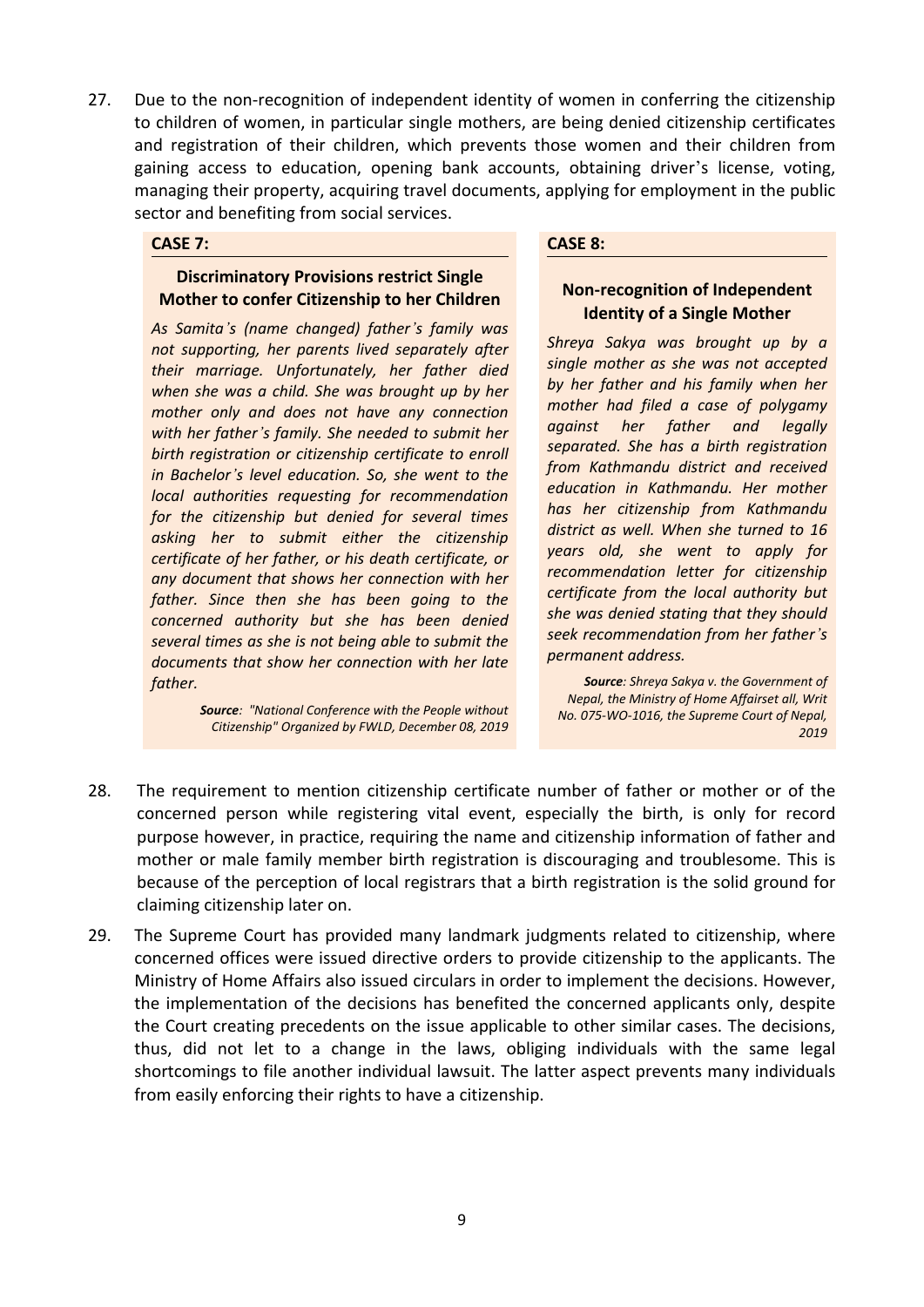## **RECOMMENDATIONS**

- 30. In light of the fact that Nepal did accept the recommendations like to take necessary measures to ensure the guarantee in the Nepal'<sup>s</sup> Constitution of full equality between men and women with respect to the nationality of their children; to amend legislation on nationality in order to be able to grant Nepali nationality through either parent;to implement measures to ensure that the rights to acquire, transfer and retain citizenship are extended equally to all women and their children and to ensure that provisions in the Constitution guarantee the equal rights of women as well as their right to acquire, retain and transfer citizenship however as this submission evidences, despite accepting several above mentioned recommendations by the member states under the second cycle of the UPR has failed to implement of the accepted recommendations which has had significant negative impact on <sup>a</sup> large portion of the Nepali population. Based on our collective and continuous research, advocacy and engagement on the issue the report would like to recommend the following:
	- (i) Fully promote, respect, protect and fulfill its obligations under international human rights law. In particular, ensure that it'<sup>s</sup> Constitution, national laws, policies and practices on nationality fully comply with the Article 9 of CEDAW that guarantees equality and prevention from statelessness, the Articles 7 and 8 of CRC, and with general principles of equality and non-discrimination enshrined in different international treaties.
	- (ii) Ensure realization of the constitutionally recognized right of all citizen to <sup>a</sup> nationality, without discrimination. Recognize that the right to <sup>a</sup> nationality is not subject to the unfettered discretion of administrative authorities, but instead should be protected by the State, which has an obligation to implement court decisions in this regard. Thus, ensure proper implementation of the decisions of the courts including Supreme Court and High Courts<sup>35</sup>.
	- (iii) Take immediate steps to amend/repeal discriminatory provisions that prevent women from acquiring, retaining and transferring citizenship on an equal basis with men in the Constitution particularly Article 11(3), 11(5), 11(6), 11(7).
	- (iv) Recognize the independent right of each parent to provide citizenship based on lineal descent to their children, and the right of both women and men to confer citizenship to their foreign spouse on equal terms. Ensure effective implementation of the section 3 the Citizenship Act<sup>36</sup> which states that a person born at the time when his/her father or mother is <sup>a</sup> citizen of Nepal, shall be <sup>a</sup> citizen of Nepal by descent at birth not after 16 years of age and the section 5 of the Act<sup>37</sup> which spells that a child born to a Nepali female citizen from marriage with <sup>a</sup> foreign citizen in Nepal and having permanent domicile in Nepal, if s/he has not acquired the citizenship of the foreign country on the basis of his/her father may be granted naturalized citizenship.
	- (v) Pass the Nepal Citizenship Act Amendment Bill as soon as possible, as hundreds of thousands of people eligible to acquire citizenship according to the constitution of Nepal are also being deprived from acquiring citizenship and are in statelessness due

<sup>35</sup> Group of lawyers including the lawyers of FWLD submitted <sup>a</sup> memorandum on 02 July 2020 to CDO of the Banke district to provide citizenship to 38 persons deprived from citizenship certificate without further delay by implementing fully the decision made by the High Court Tulsipur, Nepalgunj Bench, whereby it has ordered to provide citizenship certificate to them

<sup>36</sup> Nepal Citizenship Act, 2006

<sup>37</sup> Ibid